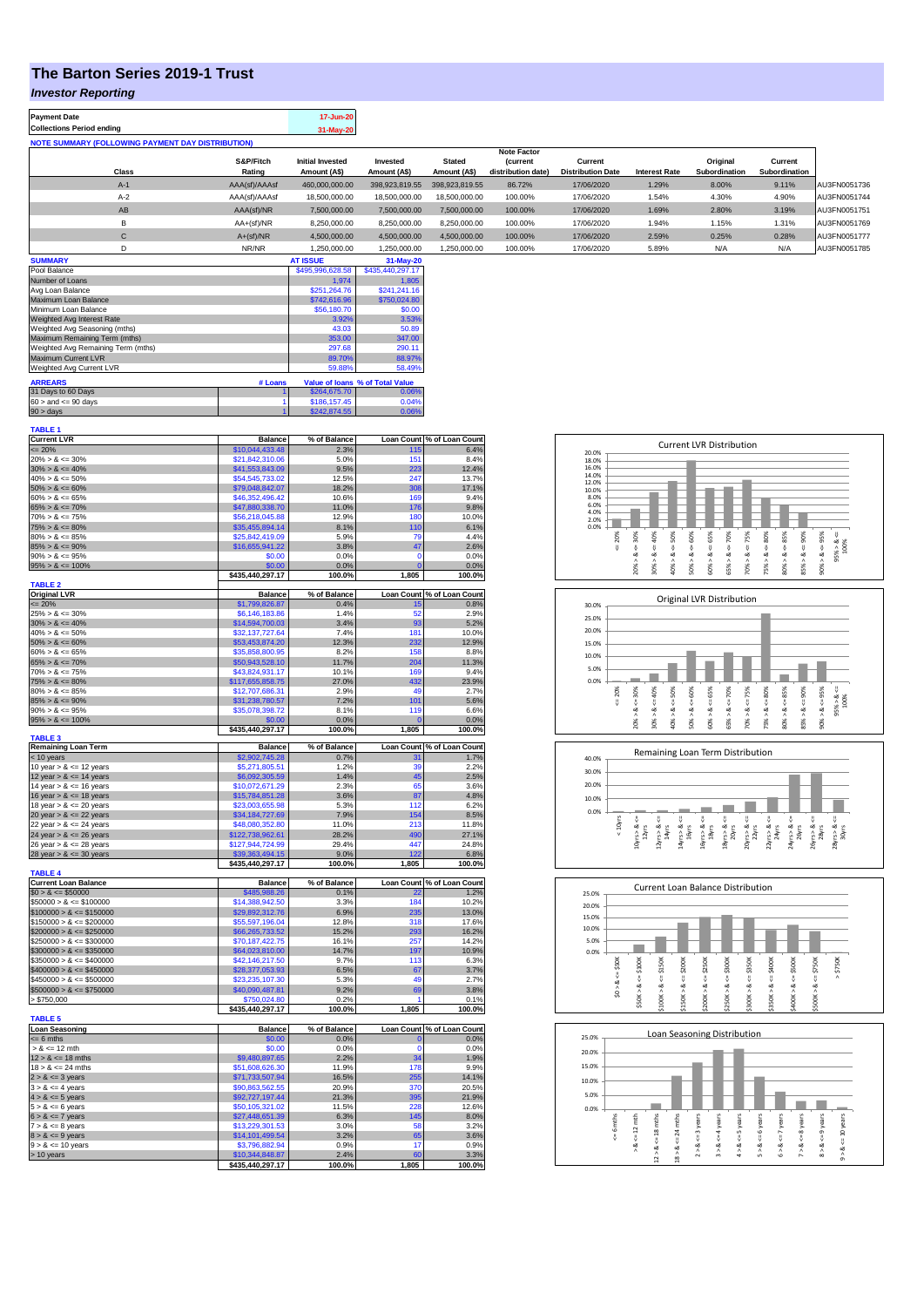## **The Barton Series 2019-1 Trust**

## *Investor Reporting*

| <b>Payment Date</b>                                 |                                    | 17-Jun-20         |                   |                                          |
|-----------------------------------------------------|------------------------------------|-------------------|-------------------|------------------------------------------|
| <b>Collections Period ending</b>                    |                                    | 31-May-20         |                   |                                          |
| TABLE 6                                             |                                    |                   |                   |                                          |
| Postcode Concentration (top 10 by value)            | <b>Balance</b>                     | % of Balance      |                   | Loan Count % of Loan Count               |
| 2615                                                | \$8,925,276.12                     | 2.0%              |                   | 2.0%                                     |
| 2914                                                | \$8,535,325.67                     | 2.0%              | 27                | 1.5%                                     |
| 2611                                                | \$7,988,857.32                     | 1.8%              | 25                | 1.4%                                     |
| 5114                                                | \$6,718,721.78                     | 1.5%              | 32                | 1.8%                                     |
| 2905                                                | \$5,907,853.48                     | 1.4%              | 22                | 1.2%                                     |
| 5162                                                |                                    | 1.3%              | 32                | 1.8%                                     |
| 2913                                                | \$5,867,507.15<br>\$5,658,192.94   | 1.3%              | 21                | 1.2%                                     |
| 2617                                                | \$5,515,932.00                     |                   | 20                | 1.1%                                     |
| 2620                                                |                                    | 1.3%<br>1.3%      | 21                | 1.2%                                     |
|                                                     | \$5,452,780.00                     |                   |                   |                                          |
| 5108                                                | \$5,256,488.01                     | 1.2%              | 34                | 1.9%                                     |
| <b>TABLE 7</b>                                      |                                    |                   |                   |                                          |
| <b>Geographic Distribution</b>                      | <b>Balance</b>                     | % of Balance      |                   | Loan Count % of Loan Count               |
| <b>Australian Capital Territory</b>                 | \$79,216,249.51                    | 18.2%             | 298               | 16.5%                                    |
| New South Wales                                     | \$62,288,603.63                    | 14.3%             | 245               | 13.6%                                    |
| <b>Northern Territory</b>                           | \$1,035,280.81                     | 0.2%              | s                 | 0.2%                                     |
| Queensland                                          | \$6,315,689.55                     | 1.5%              | 24                | 1.3%                                     |
|                                                     |                                    |                   |                   |                                          |
| South Australia<br>Tasmania                         | \$188,084,736.38<br>\$1,149,407.14 | 43.2%<br>0.3%     | 885<br>6          | 49.0%<br>0.3%                            |
|                                                     |                                    |                   |                   |                                          |
| Victoria                                            | \$23,109,743.01                    | 5.3%              | 72                | 4.0%                                     |
| Western Australia                                   | \$74,240,587.14                    | 17.0%             | 272               | 15.1%                                    |
|                                                     | \$435,440,297.17                   | 100.0%            | 1,805             | 100.0%                                   |
| <b>TABLE 8</b>                                      |                                    |                   |                   |                                          |
| Metro/Non-Metro/Inner-City                          | <b>Balance</b>                     | % of Balance      |                   | Loan Count % of Loan Count<br>1379 76.4% |
| Metro                                               | \$337,099,774.97                   | 77.4%             |                   |                                          |
| Non-metro                                           | \$94,227,270.78                    | 21.6%             | 411               | 22.8%                                    |
| Inner city                                          | \$4,113,251.42                     | 0.9%              | 15                | 0.8%                                     |
|                                                     | \$435,440,297.17                   | 100.0%            | 1.805             | 100.0%                                   |
| TABLE <sub>9</sub>                                  |                                    |                   |                   |                                          |
| <b>Property Type</b>                                | <b>Balance</b>                     | % of Balance      |                   | Loan Count % of Loan Count               |
| <b>Residential House</b>                            | \$395,345,261.10                   | 90.8%             | 1624              | 90.0%                                    |
| <b>Residential Unit</b>                             | \$36,684,342.15                    | 8.4%              | 165               | 9.1%                                     |
| Rural                                               | \$0.00                             | 0.0%              | C                 | 0.0%                                     |
| Semi-Rural                                          | \$0.00                             | 0.0%              | $\Omega$          | 0.0%                                     |
| <b>High Density</b>                                 | \$3,410,693.92                     | 0.8%              | 16                | 0.9%                                     |
|                                                     | \$435,440,297.17                   | 100.0%            | 1,805             | 100.0%                                   |
| TABLE 10                                            |                                    |                   |                   |                                          |
| <b>Occupancy Type</b>                               | <b>Balance</b>                     | % of Balance      | <b>Loan Count</b> | % of Loan Count                          |
| Owner Occupied                                      | \$383,461,001.79                   | 88.1%             | 1571              | 87.0%                                    |
| Investment                                          | 51.979.295.38                      | 11.9%             | 234               | 13.0%                                    |
|                                                     | \$435,440,297.17                   | 100.0%            | 1,805             | 100.0%                                   |
| TABLE <sub>11</sub>                                 |                                    |                   |                   |                                          |
| <b>Employment Type Distribution</b>                 | <b>Balance</b>                     | % of Balance      |                   | Loan Count % of Loan Count               |
| Contractor                                          | \$4,401,837.26                     | 1.0%              | 17                | 0.9%                                     |
| Pay-as-you-earn employee (casual)                   | \$15,045,891.45                    | 3.5%              | 73                | 4.0%                                     |
| Pay-as-you-earn employee (full time)                | \$325,083,945.61                   | 74.7%             | 1300              | 72.0%                                    |
| Pay-as-you-earn employee (part time)                | \$37,806,093.02                    | 8.7%              | <b>169</b>        | 9.4%                                     |
| Self employed                                       | \$31,116,671.19                    | 7.1%              | 125               | 6.9%                                     |
| No data                                             | \$21,985,858.64                    | 5.0%              | 121               | 6.7%                                     |
| Director                                            |                                    | 0.0%              |                   | 0.0%                                     |
|                                                     | \$435,440,297.17                   | 100.0%            | 1,805             | 100.0%                                   |
| <b>ABLE 12</b>                                      |                                    |                   |                   |                                          |
| <b>LMI Provider</b>                                 | <b>Balance</b>                     | % of Balance      |                   | Loan Count % of Loan Count               |
| QBE                                                 | \$406,482,710.60                   | 93.3%             | 1699              | 94.1%                                    |
| Genworth                                            | \$28,957,586.57                    | 6.7%              | 106               | 5.9%                                     |
|                                                     | \$435,440,297.17                   | 100.0%            | 1,805             | 100.0%                                   |
| TABLE <sub>13</sub>                                 |                                    |                   |                   |                                          |
| <b>Arrears</b>                                      | <b>Balance</b>                     | % of Balance      |                   | Loan Count % of Loan Count               |
| <= 0 days                                           | \$430,146,099.29                   | 98.8%             | 1782              | 98.7%                                    |
| $0 >$ and $\leq$ 30 days                            | \$4,600,490.18                     | 1.1%              | 20                | 1.1%                                     |
| $30 >$ and $\leq 60$ days                           | \$264,675.70                       | 0.1%              | 1                 | 0.1%                                     |
| $60 >$ and $\leq 90$ days                           | \$186,157.45                       | 0.0%              | 1                 | 0.1%                                     |
| $90 > \text{days}$                                  | 242.874.55                         | 0.1%              |                   | 0.1%                                     |
|                                                     | \$435,440,297.17                   | 100.0%            | 1,805             | 100.0%                                   |
| TABLE 14                                            |                                    |                   |                   |                                          |
| <b>Interest Rate Type</b>                           | <b>Balance</b>                     | % of Balance      |                   | Loan Count % of Loan Count               |
| Variable                                            | \$360,429,612.57                   | 82.8%             | 1492              | 82.7%                                    |
| Fixed                                               | \$75,010,684.60                    | 17.2%             | 313               | 17.3%                                    |
|                                                     | \$435,440,297.17                   | 100.0%            | 1,805             | 100.0%                                   |
| <b>TABLE 15</b>                                     |                                    |                   |                   |                                          |
| <b>Weighted Ave Interest Rate</b>                   | <b>Balance</b>                     | <b>Loan Count</b> |                   |                                          |
| Fixed Interest Rate                                 | 3.96%                              | 313               |                   |                                          |
|                                                     |                                    |                   |                   |                                          |
| TABLE 16                                            |                                    |                   |                   |                                          |
|                                                     |                                    |                   |                   |                                          |
| Foreclosure, Claims and Losses (cumulative)         | <b>Balance</b>                     | <b>Loan Count</b> |                   |                                          |
| Properties foreclosed                               | \$0.00                             |                   |                   |                                          |
| Claims submitted to mortgage insurers               | \$0.00                             | $\Omega$          |                   |                                          |
| Claims paid by mortgage insurers                    | \$0.00                             | $\bf{0}$          |                   |                                          |
| loss covered by excess spread<br>Amount charged off | \$0.00<br>60.00                    | $\Omega$          |                   |                                          |

Please note: Stratified data excludes loans where the collateral has been sold and there is an LMI claim pending.